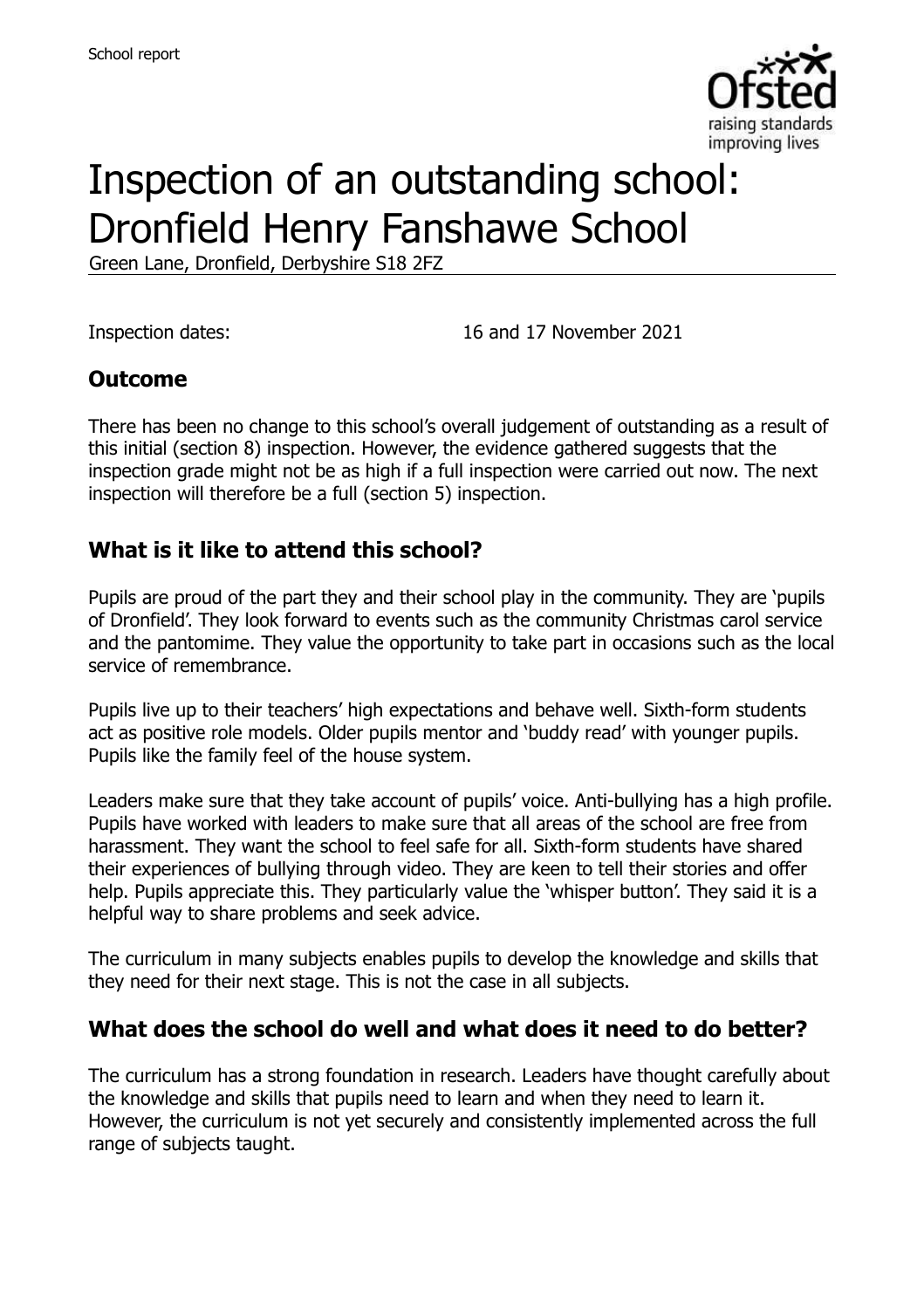

In English, pupils learn how to communicate expertly in writing. They access texts of different types and genre. Their knowledge of differing views and experiences is broadened through their reading. Many pupils develop a love of books. In mathematics, the curriculum is coherent and is well planned. Teachers make sure that all pupils develop the ability to confidently problem solve. They make sure that pupils develop mathematical fluency. The music curriculum is also well thought out and ambitious. It is crafted to support pupils to enjoy the arts. It prepares them to be musicians of the future. The curriculum is carefully planned to ensure that pupils have the time to apply the knowledge they have learned. There are some knowledgeable and highly skilled musicians and mathematicians in the school, particularly in the sixth form.

In some subjects, the curriculum is not consistently well planned or implemented. For example, in modern foreign languages, the key stage 3 curriculum is not sufficiently ambitious. Some pupils do not get enough opportunities to practise speaking. They are not developing fluency in the language studied.

Teachers have strong subject knowledge. Specialists teach all subjects. Teachers share ideas and good practice. They said they feel confident to try out new skills because of the support they receive from leaders. In lessons, inspectors observed many occasions when teachers used their strong subject knowledge and skill to tackle pupils' misconceptions.

There are lots of opportunities for pupils to develop their interests and skills. The '6 big ideas' form a well-understood structure for special days, celebrations and enrichment. Pupils are involved in the arts, sports and trips. Leaders are just beginning to track the engagement of different groups of pupils in these activities, including disadvantaged pupils and pupils with special educational needs (SEND). They do not know whether the activities on offer benefit these pupils.

Pupils in the sixth form speak with confidence about the high quality of their education and what their teachers do to ensure they succeed. One pupil said, 'Teachers here have, without a doubt, really helped me to reach my potential!' Effective careers advice and guidance ensures that pupils move on to appropriate destinations once they leave school.

Leaders are passionate about the school. They are keen to ensure 'success with care'. They are realistic in their evaluation of the school. They are taking the appropriate action to improve the school further.

In discussion with the headteacher, the inspector agreed that curriculum planning and implementation and the increased engagement of disadvantaged pupils and pupils with SEND in the wider curriculum may usefully serve as a focus for the next inspection.

# **Safeguarding**

The arrangements for safeguarding are effective.

The processes to ensure the safe recruitment of staff are robust.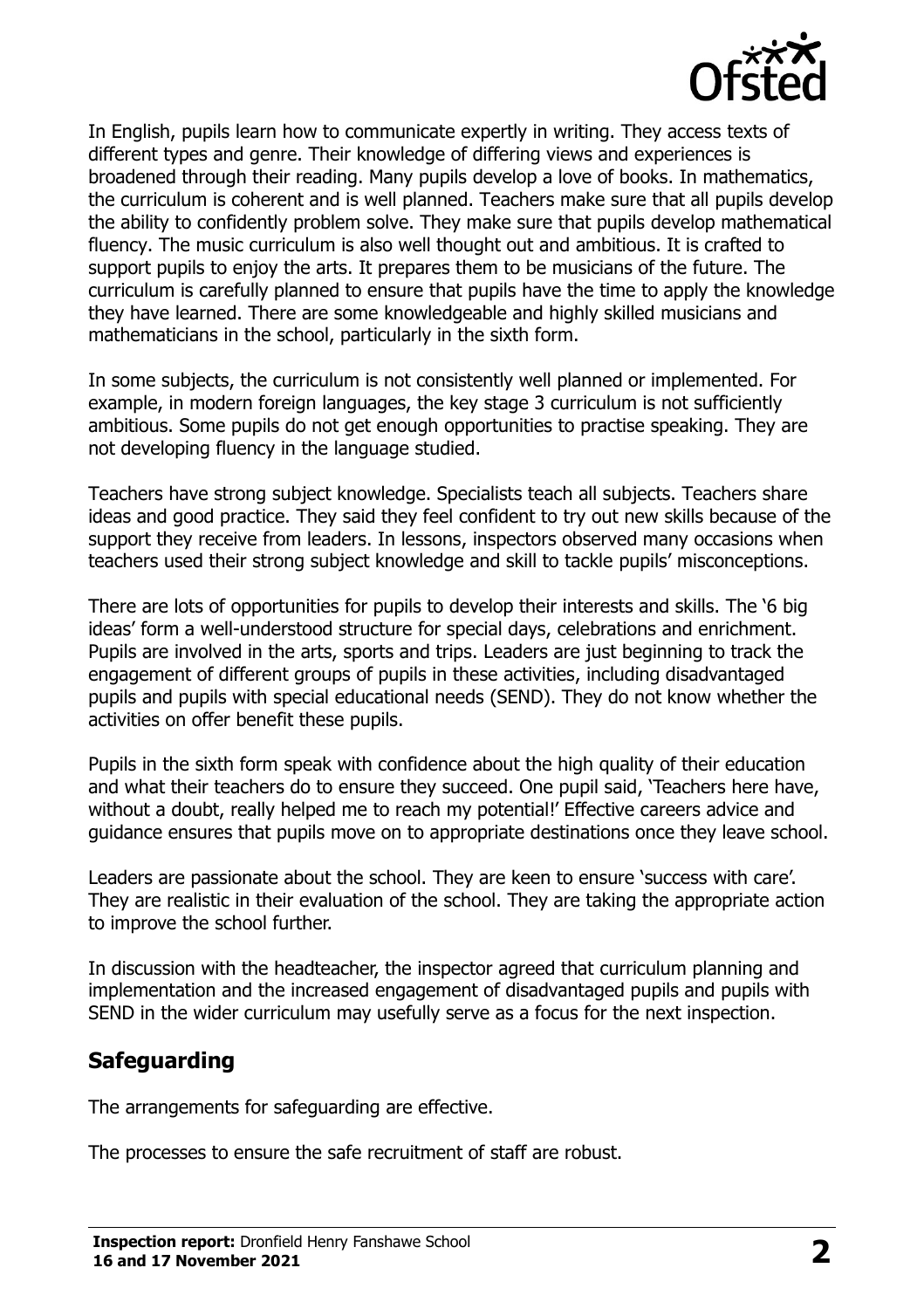

Vulnerable pupils receive a great deal of help. This includes work with external agencies. Actions are appropriate and timely. The school employs a range of skilled staff to ensure that pupils receive the support they need to keep safe. This includes trauma therapy and counselling. Pupils said this is a 'speak out school'. They said that they feel able to speak to someone if they need help. The actions taken to support pupils are not always as well recorded as they should be.

## **What does the school need to do to improve?**

# **(Information for the school and appropriate authority)**

- The curriculum is inconsistently planned and implemented in some subjects. This means that some pupils do not acquire the knowledge and skills to achieve as highly as they could. Leaders must ensure that a high-quality curriculum, which is ambitious for all pupils, including disadvantaged pupils and pupils with SEND, is consistently and securely implemented.
- Wider personal development opportunities are not routinely accessed by some groups of pupils. Some fail to access experiences to enrich their learning. Leaders should ensure that they track the participation of disadvantaged pupils and pupils with SEND in such activities so that they can encourage as many pupils as possible to take advantage of the activities on offer.

# **Background**

When we have judged a school to be outstanding, we will then normally go into the school about once every four years to confirm that the school remains outstanding. This is called a section 8 inspection of a good or outstanding school, because it is carried out under section 8 of the Education Act 2005. We do not give graded judgements on a section 8 inspection. However, if we find evidence that a school would now receive a higher or lower grade, then the next inspection will be a section 5 inspection. Usually this is within one to two years of the date of the section 8 inspection. If we have serious concerns about safeguarding, behaviour or the quality of education, we will deem the section 8 inspection as a section 5 inspection immediately.

This is the first section 8 inspection since we judged the school to be outstanding in November 2015.

### **How can I feed back my views?**

You can use [Ofsted Parent View](https://parentview.ofsted.gov.uk/) to give Ofsted your opinion on your child's school, or to find out what other parents and carers think. We use information from Ofsted Parent View when deciding which schools to inspect, when to inspect them and as part of their inspection.

The Department for Education has further quidance on how to complain about a school.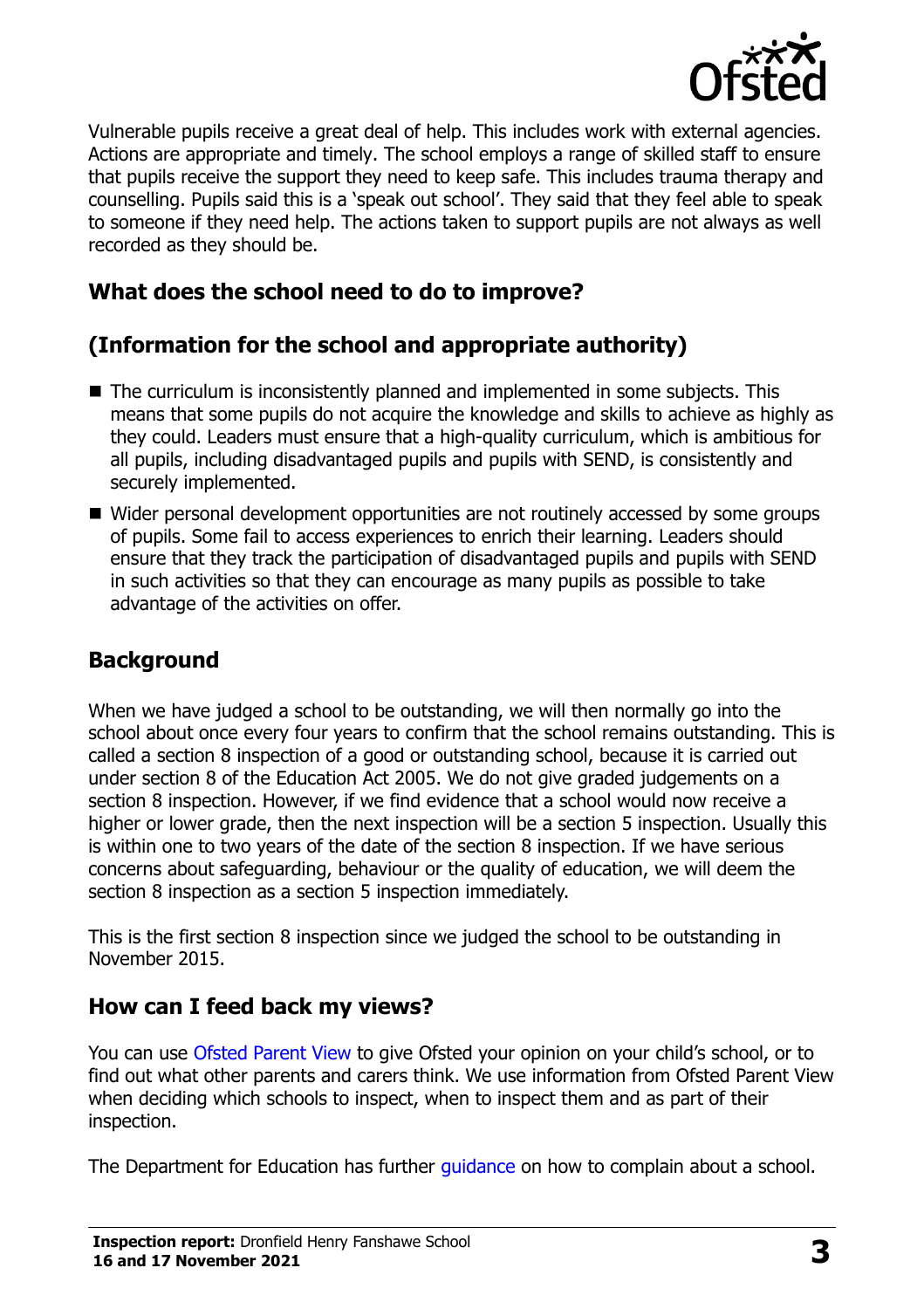

If you are the school and you are not happy with the inspection or the report, you can [complain to Ofsted.](https://www.gov.uk/complain-ofsted-report)

# **Further information**

You can search for [published performance information](http://www.compare-school-performance.service.gov.uk/) about the school.

In the report, '[disadvantaged pupils](http://www.gov.uk/guidance/pupil-premium-information-for-schools-and-alternative-provision-settings)' refers to those pupils who attract government pupil premium funding: pupils claiming free school meals at any point in the last six years and pupils in care or who left care through adoption or another formal route.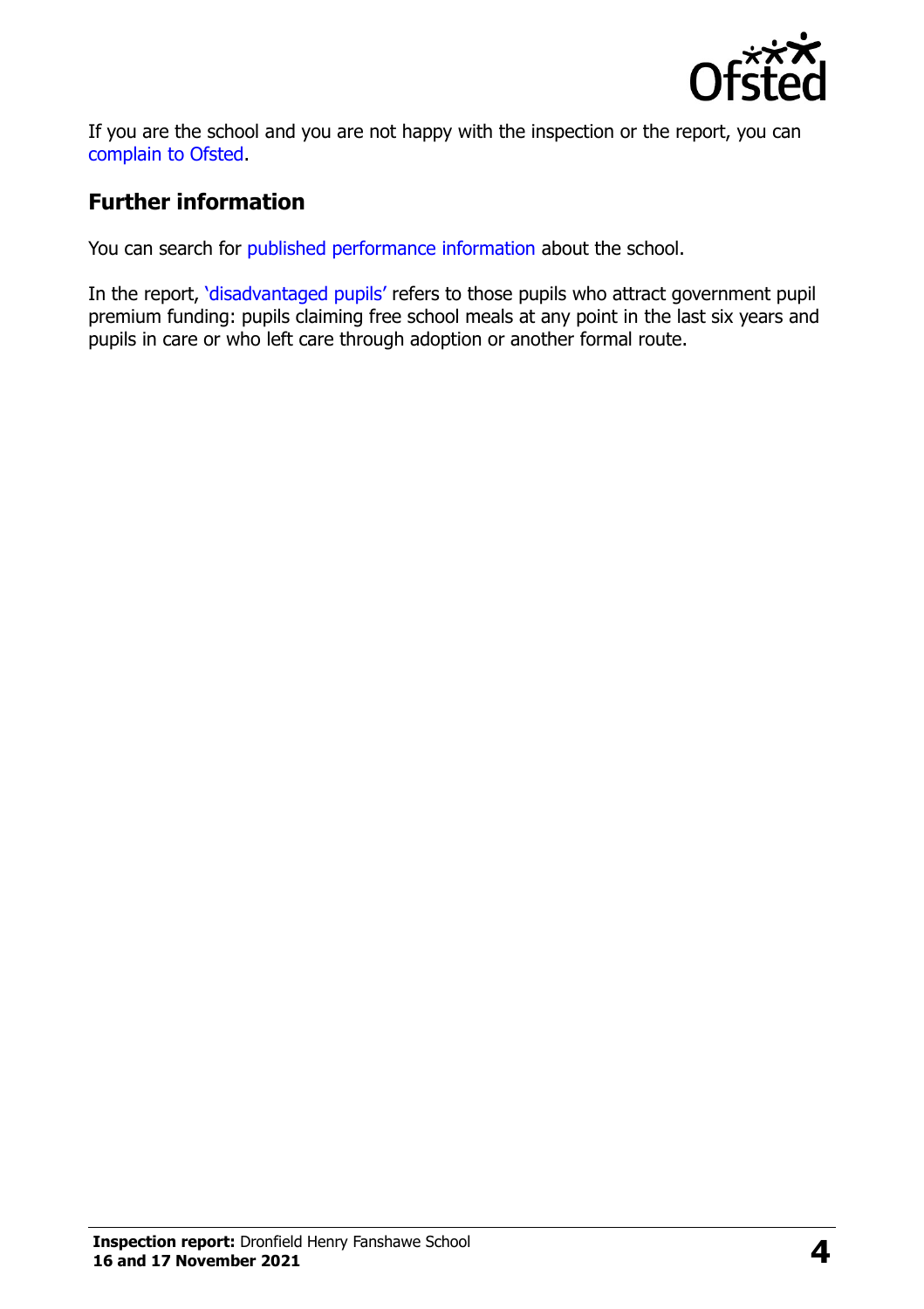

# **School details**

| Unique reference number                            | 112969                                                                |
|----------------------------------------------------|-----------------------------------------------------------------------|
| <b>Local authority</b>                             | Derbyshire                                                            |
| <b>Inspection number</b>                           | 10199466                                                              |
| <b>Type of school</b>                              | Secondary                                                             |
| <b>School category</b>                             | Voluntary controlled                                                  |
| Age range of pupils                                | 11 to 18                                                              |
| <b>Gender of pupils</b>                            | Mixed                                                                 |
| <b>Gender of pupils in sixth-form</b><br>provision | Mixed                                                                 |
| Number of pupils on the school roll                | 1888                                                                  |
| Of which, number on roll in the sixth<br>form      | 284                                                                   |
| <b>Appropriate authority</b>                       | The governing body                                                    |
| <b>Chair of governing body</b>                     | <b>Martin Brader</b>                                                  |
| <b>Headteacher</b>                                 | Martyn Cooper                                                         |
| Website                                            | www.dronfield.derbyshire.sch.uk                                       |
| Dates of previous inspection                       | 17 and 18 November 2015, under section 5<br>of the Education Act 2005 |

### **Information about this school**

- The headteacher joined the school in 2019.
- A small number of pupils access education from Landmarks, New Direction, Derby Pride Academy and Onboard. Onboard is an unregistered provider.
- Some pupils receive out of school tuition from Derbyshire County Council.

# **Information about this inspection**

- This was the first routine inspection the school received since the COVID-19 pandemic began. Inspectors discussed the impact of the pandemic with the school and have taken that into account in their evaluation.
- Inspectors met with the headteacher and other members of the senior leadership team. Meetings were also held with subject leaders and the special educational needs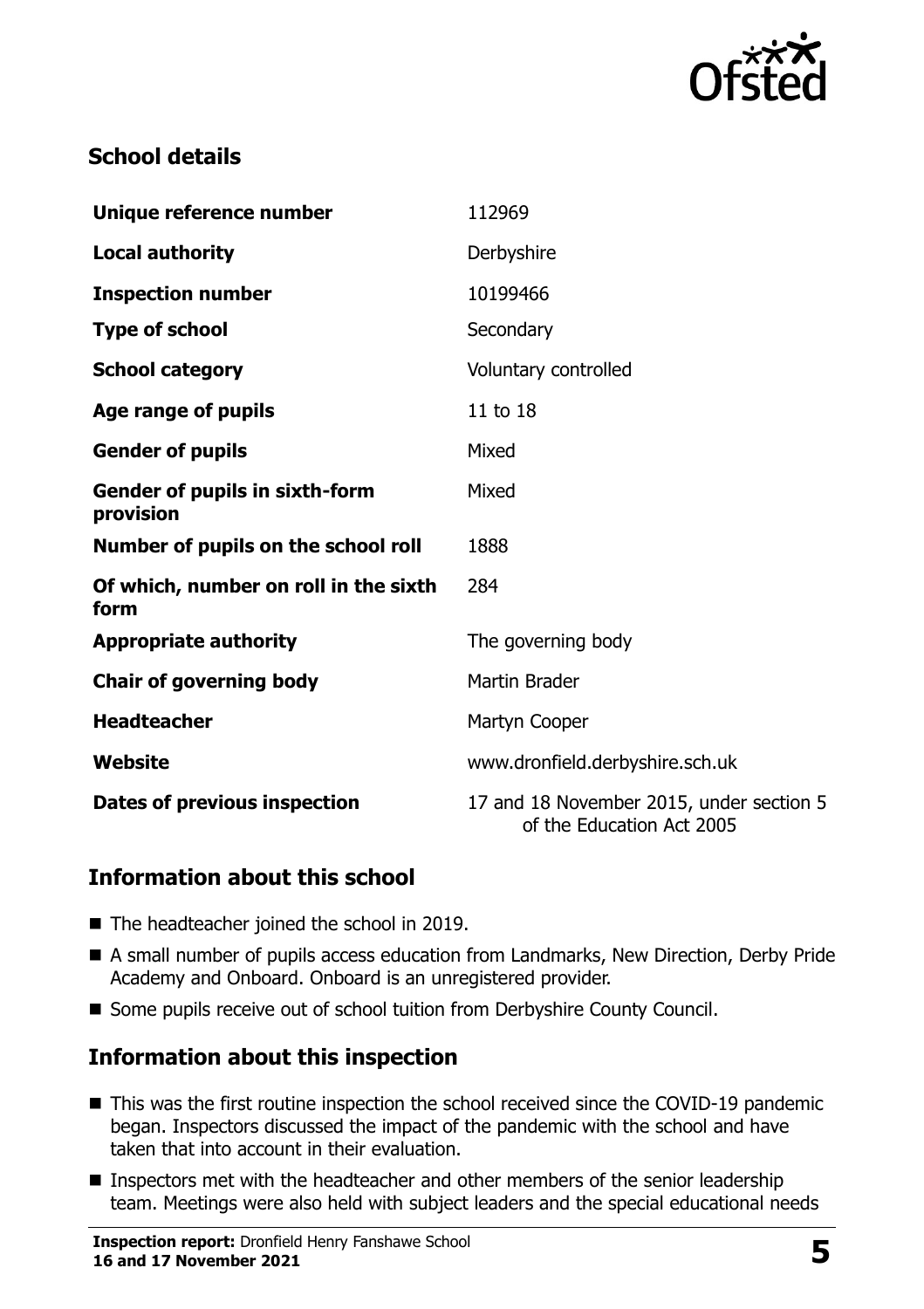

coordinator. The lead inspector met with the team of professionals involved in safeguarding pupils' welfare, including the lead for alternative provision.

- The lead inspector met with the chair of the governing body and four members of the governing body.
- To check the school's arrangements for safeguarding, the lead inspector met with designated safeguarding leaders. Policies and record-keeping were scrutinised, including the checks undertaken when recruiting staff.
- Inspectors completed deep dives in English, modern foreign languages, music and mathematics. In each subject, inspectors visited lessons, scrutinised the work in pupils' books and held discussions with subject leaders, teachers and pupils.
- The lead inspector met with leaders to discuss the wider personal development curriculum, student leadership and the opportunities pupils access outside of the school day.
- **Inspectors spoke with pupils formally and around the school site. The lead inspector** observed an assembly and visited student services. She walked the school site with the headteacher.
- Inspectors reviewed a range of school documentation, including record-keeping for pupils who attend alternative provision. The lead inspector spoke to the parents of pupils who attend alternative provision.
- The lead inspector spoke to a representative of Derbyshire County Council by telephone.
- Inspectors considered 276 responses to Ofsted Parent View, including 257 free-text comments. There were 137 responses to the Ofsted survey for staff and 358 responses to the Ofsted pupils' survey.

#### **Inspection team**

| Jayne Ashman, lead inspector | Her Majesty's Inspector |
|------------------------------|-------------------------|
| Jenny Brown                  | Ofsted Inspector        |
| Ellenor Beighton             | Ofsted Inspector        |